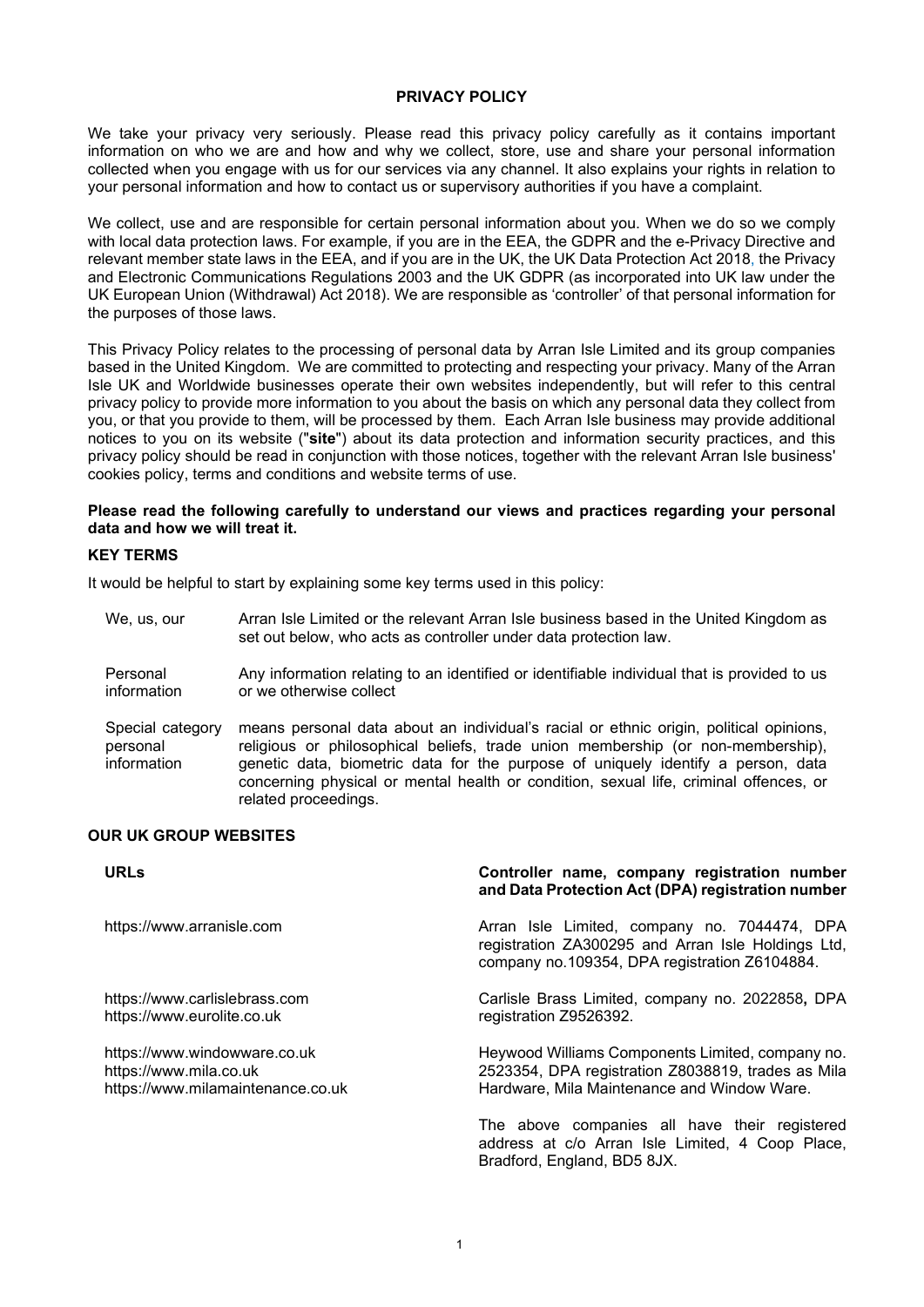### **INFORMATION WE MAY COLLECT FROM YOU**

We will collect and process the following data about you either from your use of our site, or when you contact us, open an account or place an order:

- **Information you give us.** This is information about you that you give us by filling in forms on our site or by communicating with us by phone, fax, EDI, face-to-face, e-mail, remote meeting facilities, video conferencing facilities or otherwise and includes information you provide when you register an account, submit an enquiry, place an order with us or when you report a problem with our site or submit a complaint. The information you give us may include your name, address, business role, gender, e-mail address, username and password, phone number, details of any comments you provide to us and financial and credit card information. Other information you give us may include feedback regarding our products and responses to surveys and/or market research (although you do not have to respond to such surveys or requests). We may also collect and process records of any correspondence and communications with us and telephone calls and CCTV may also be recorded. You may also give us information through job applications and CVs.
- **Information we collect about you.** With regard to each of your visits to our site we may automatically collect the following information:
	- technical information, including the Internet protocol (IP) address used to connect your computer to the Internet, MAC addresses, traffic data, location data, your login information, browser type and version, time zone setting, browser plug-in types and versions, operating system and platform and cookies, which will be collected in accordance with the relevant group business' cookies policy;
	- details of your visits to our sites and your preferences and habits when making a purchase. We will use this information to create a profile of you, for the purpose of enhancing your customer experience with us;
	- information about your visit, including the full Uniform Resource Locators (URL) clickstream to, through and from our site (including date and time), services you viewed or searched for your conduct via the site and (where relevant) details of the fulfilment of any of your orders, and any other site activity, page response times, download errors, length of visits to certain pages, page interaction information (such as scrolling, clicks, and mouse-overs), and methods used to browse away from the page;
	- any phone number used to call us; and
	- your transaction/account history.
- **Information we receive from other sources.** We are also working closely with third parties (including, for example, business partners, credit reference agencies, sub-contractors in technical, payment and delivery services, analytics providers and search information providers) and may receive information about you from them.

## **HOW WE USE YOUR INFORMATION**

We use information held about you in the following ways:

- **Information you give to us.** We will use this information:
	- to carry out our obligations arising from any agreements entered into between you and us and to provide you with the information, products and services that you request from us, including to check any instructions given to us;
	- **for training purposes in order to improve the quality of our customer service;**
	- to carry out appropriate and necessary investigations and discharge our legal and regulatory obligations and duties, including to comply with anti-fraud and anti-money laundering requirements and for crime prevention;
	- to send you a welcome email to verify your account when you register and other emails for the purposes of providing any services, products, competitions or promotions to you, including in relation to account management or system maintenance;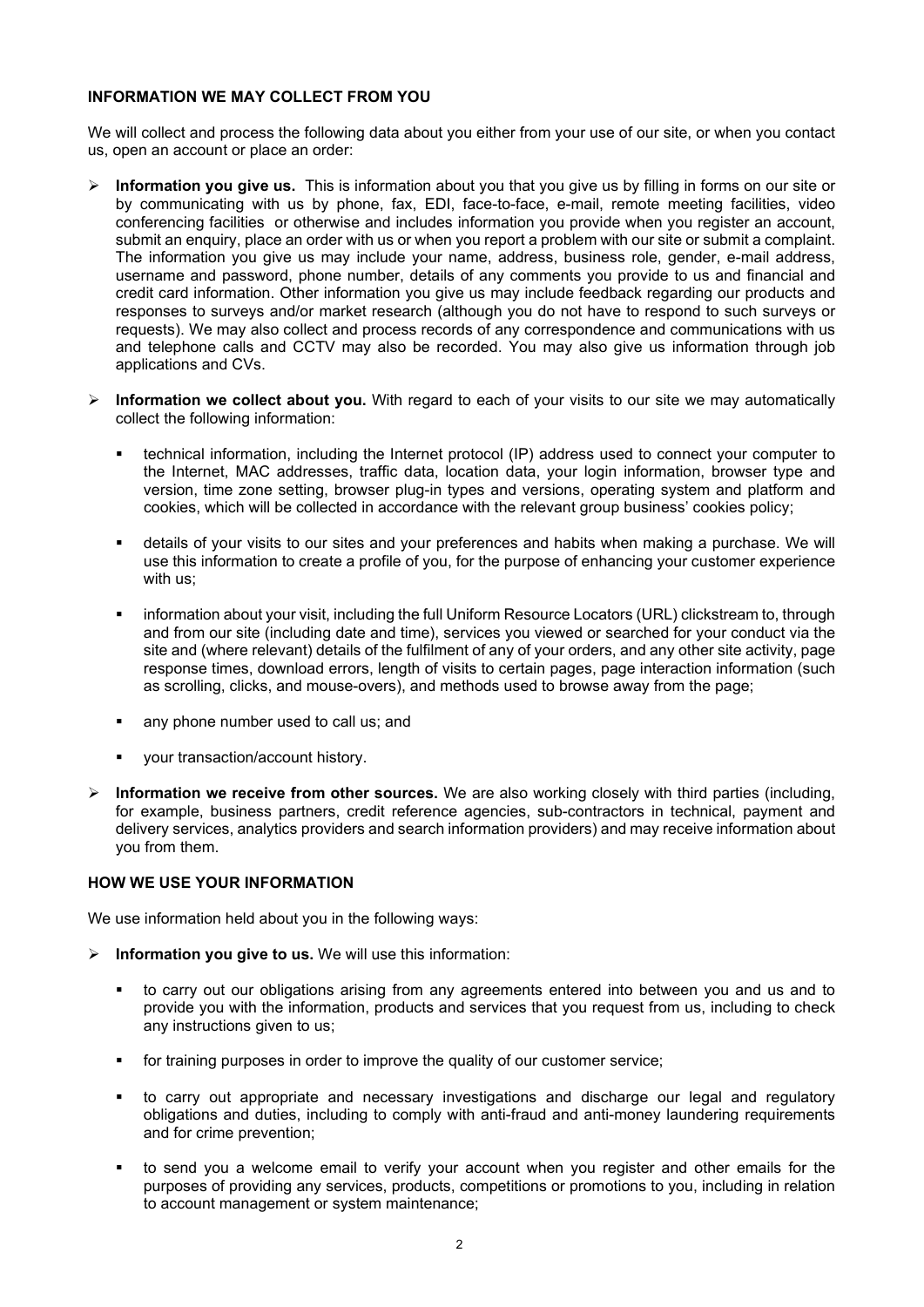- to provide you with marketing information about other services or products we offer that (a) you have consented to receive; or (b) are similar to those that you have already bought (in which case it will only be the business you bought the same/similar services or products from who will contact you for this purpose);
- to notify you about changes to our services and/or products;
- build a profile of you, your preferences and your habits;
- to provide customer support; and/or
- to ensure that where you have an online account, content from the site is presented in the most effective manner for you and for your computer.

Please note we will not use any financial or credit card information for any purpose other than to discharge our legal/regulatory duties and to process payments paid by you for our products and services or due to you by agreement.

**We will not** sell or rent your data to third parties for marketing or other purposes.

- **Information we collect about you.** We will use this information:
	- to administer our site and for internal operations, including troubleshooting, data analysis, testing, research, statistical and survey purposes;
	- to discharge our legal and regulatory obligations and duties, including to comply with anti-fraud and anti-money laundering requirements and for crime prevention;
	- to assess and control credit risk;
	- improve our site and to ensure that where you have an online account, content is presented in the most effective manner for you and for your computer;
	- to enhance our site to ensure you receive a personalised and continuously improving customer service;
	- to allow you to participate in interactive features of our site, when you choose to do so;
	- as part of our efforts to keep our site safe and secure;
	- for data-matching purposes in respect of your use of our site/services and your use of certain third party services;
	- to deliver (whether directly or indirectly via third parties) effective and personalised marketing material and content from Arran Isle Limited and its subsidiaries and to assist us in the improvement and optimisation of advertising, marketing material and content, our services and the sites and/or the services of any other business in the Arran Isle Group;
	- to measure, understand or monitor the effectiveness of advertising, promotions, marketing material and content and any joint initiatives with our affiliates, suppliers, partners, subcontractors and other selected third parties;
	- **•** build a profile of you, your preferences and your habits;
	- to measure or understand the effectiveness of advertising we serve to you and others, and to deliver relevant advertising to you where permitted; and/or
	- to make suggestions and recommendations to you and other users of our site or services about goods or services that may interest you or them.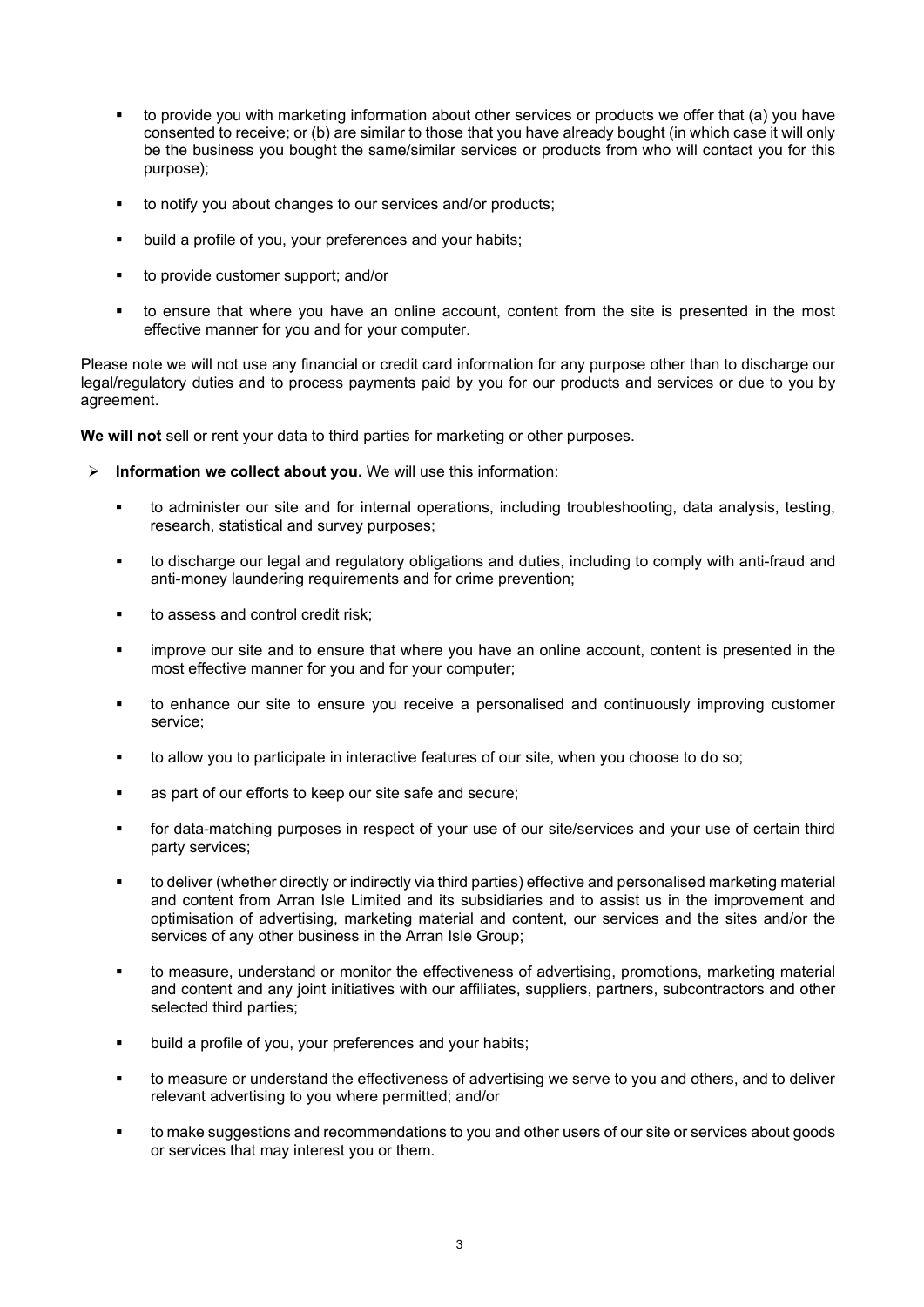- **Information we receive from other sources.** We will combine this information with information you give to us and information we collect about you. We will use this information and the combined information for the purposes set out above (depending on the types of information we receive).
- $\triangleright$  We may use the personal data we collect about you on an anonymised basis to create statistics and anonymised information which we then share with third parties including ad networks, search engines and analytics providers.
- $\triangleright$  For the avoidance of doubt, to the extent that promotions or competitions are offered to individuals who do not hold an account with us, and where personal information is provided, such personal information will be held in accordance with this privacy policy.

# **USING YOUR INFORMATION IN ACCORDANCE WITH DATA PROTECTION LAWS**

Data protection laws require that we meet certain conditions before we are allowed to use your data in the manner described in this privacy policy. We take our responsibilities under data protection laws extremely seriously, including meeting these conditions. To use your personal data, we will rely on four conditions, depending on the activities we are carrying out:

- **Compliance with legal obligations**: As a corporate group there are certain laws we need to comply with. In particular, we will need to process your personal information to verify your identity, and your source of funds for anti-money laundering, fraud and crime prevention purposes. Failure to provide the requisite personal information on sign-up/as you use our site, will unfortunately mean we cannot provide our products to you, as to allow you to purchase our products would mean we would be in breach of our legal obligations. You will not be able to object to processing or ask for the deletion of your personal information insofar as it falls under this category.
- **Necessary for the entry into/performance of a contract**: When you enter into a transaction with us, a contract between you and the relevant group entity will have been entered into. In order for us to fulfil our obligations under such contract (e.g. to allow you to place an order and receive the products), we will need to collect and process your personal information. Failure to provide the requisite personal information on sign-up and financial information on entering into the transaction or objecting to this type of processing/exercising your deletion rights will unfortunately mean we cannot provide our products to you.
- **Consent**: We may provide you with certain marketing information about third party services or products where you have provided your explicit consent for us to do so. Please note that we will use your personal information in order to provide certain marketing information for the same or similar products you have previously bought. You have the right to withdraw your consent at any time and can object to processing of this nature.
- **Legitimate interests**: To use your personal data for any other purpose described in this privacy policy, we will rely on a condition known as "legitimate interests". It is in our legitimate interests to collect your personal data as it provides us with the information that we need to provide our products to you more effectively. This requires us to carry out a balancing test of our interests in using your personal data (for example, in order to provide you with the information, products and services that you request from us), against the interests you have as a citizen and the rights you have under data protection laws (for example, to not have your data sold to third party marketing companies without your knowledge, or not store your personal data in insecure or unstable countries or regions). As a result of our balancing test, which is detailed below, we have determined, acting reasonably and considering the circumstances, that we are able to process your personal data in accordance with the data protection laws on the basis that we have a legitimate business interest.

| Legitimate interest | We have a legitimate interest in processing your information as:                                                                      |  |
|---------------------|---------------------------------------------------------------------------------------------------------------------------------------|--|
|                     | both you and we benefit from the effective management<br>$\bullet$<br>of your account(s) (where applicable);                          |  |
|                     | both you and we benefit from the effective management,<br>$\bullet$<br>updates and administration of our site; and                    |  |
|                     | we would be unable to provide our services without<br>processing your information.                                                    |  |
| <b>Necessity</b>    | We consider that it is reasonable for us to process your personal<br>data for the purposes of our legitimate interests outlined above |  |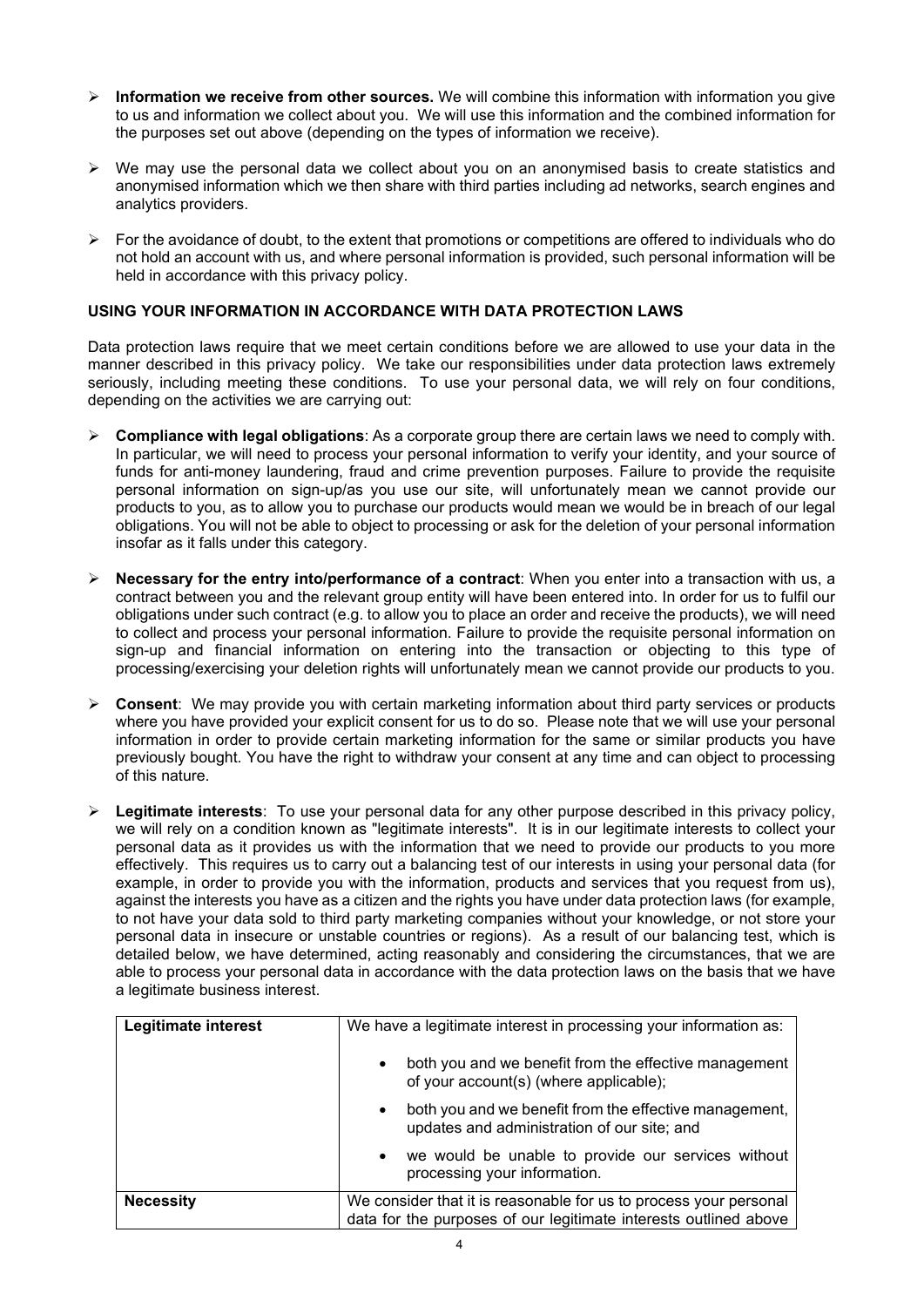|                      | as we process your personal data only so far as is necessary to<br>provide our goods and/or services.                                                                                                                                                                                                                                                                                                                                             |
|----------------------|---------------------------------------------------------------------------------------------------------------------------------------------------------------------------------------------------------------------------------------------------------------------------------------------------------------------------------------------------------------------------------------------------------------------------------------------------|
| Impact of processing | We consider that it is reasonable for us to process your personal<br>data for the purposes of our legitimate interests outlined above<br>as it can be reasonably expected for us to process your personal<br>information in this way to provide our goods and/or services, we<br>will implement safeguards for vulnerable individuals, and you are<br>able to withdrawn your consent to the processing of special<br>categories of personal data. |

# **HOW LONG WE KEEP YOUR INFORMATION FOR**

When your data is no longer required for the purposes listed above, we will delete it within 6 years from the closure or your account/ delivery of your order or of our last positive interaction with you.. We keep your personal information for 6 years, to enable us to retain the information we may require for legal and regulatory purposes.

In some circumstances, some of your data will be deleted in much shorter timescales, where possible, for example:

- $\triangleright$  Call and CCTV recordings will typically be deleted after 3 months;
- $\triangleright$  Marketing consents will be refreshed or deleted after 24 months;
- $\triangleright$  Marketing emails and other communications where possible will typically be deleted after 24 months; and
- $\triangleright$  Business contact details will typically be deleted once our relationship has come to an end.

## **DISCLOSURE OF YOUR INFORMATION**

We may share your personal information with any member of the Arran Isle global group, which means Arran Isle Limited, any subsidiary, parent or ultimate holding company from time to time of Arran Isle Limited or any subsidiary from time to time of Arran Isle Limited's parent or holding company ("**Arran Isle Group**").

We will only disclose your information to:

- $\triangleright$  business partners, suppliers and sub-contractors for the performance of any contract we enter into with them or you including service providers who operate elements of our site service and process personal data on our behalf. These may include businesses who provide technology services such as hosting for our servers and email distribution, and business partners who provide delivery fulfilment services. We may also disclose your personal data to our supply and delivery partners for the purpose of processing and fulfilling your order;
- $\triangleright$  members of the Arran Isle Group business partners and third party suppliers and service providers for the purposes listed under **HOW WE USE YOUR INFORMATION** above;
- $\triangleright$  third party suppliers and service providers to the extent they assist the Arran Isle Group with its legal/ regulatory obligations e.g. providers of services in respect of anti-money laundering, fraud, verification etc;
- $\triangleright$  selected third parties so that they can contact you with details of the services that they provide, where you have expressly opted-in/consented to the disclosure of your personal data for these purposes;
- $\triangleright$  analytics and search engine providers that assist us in the improvement and optimisation of our site and other selected third parties; and
- $\triangleright$  respond to Government/ Governmental/Law Enforcement Agency requests and other legal requests or to perform our duties pursuant to a legal request, such as a search warrant or court order, or in compliance with applicable laws, with or without notice to you, if we have a good faith belief that we are legally required to do so, or that disclosure is appropriate in connection with efforts to investigate, prevent, or take action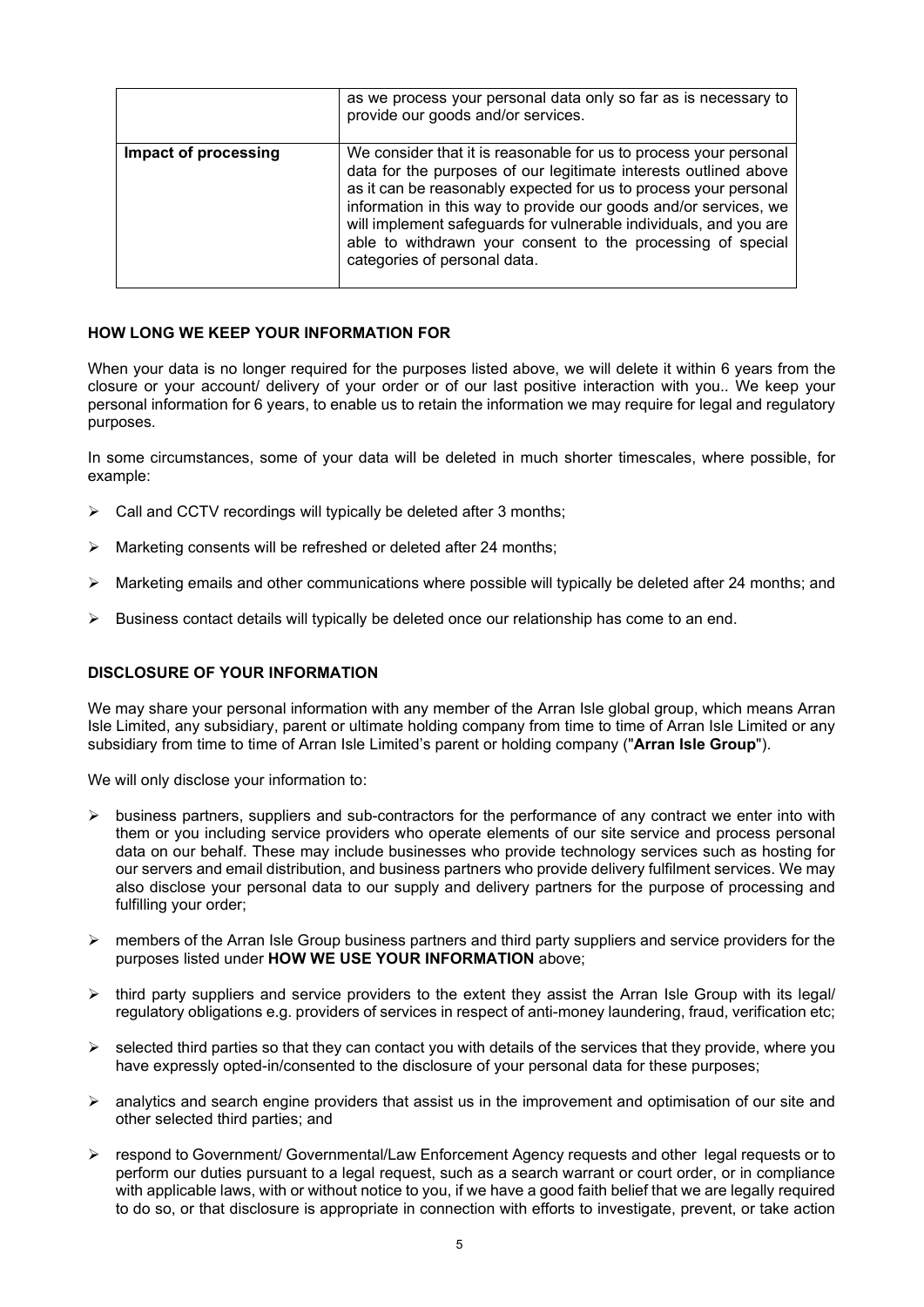regarding actual or suspected illegal activity, counter terrorist financing verification requirements, fraud, or other wrongdoing or otherwise in legal procedures held between us and you or anyone on your behalf.

In order to place an order you may need a facility to send and receive money. Third party electronic payment processors and/or financial institutions may be used to process such financial transactions ("ESP's"). By accepting this privacy policy you agree to the sharing of necessary personal information, with the ESP's, to enable the processing of transactions. Where necessary this may include the transfer of information outside of the EEA and/or the UK.

We will disclose your personal information to third parties:

- $\triangleright$  in the event that we sell or buy any business or assets, in which case we will disclose your personal data to the prospective seller or buyer of such business or assets;
- $\triangleright$  in the event of any insolvency situation (e.g. the administration or liquidation) of Arran Isle Limited or any of its group entities;
- $\triangleright$  if we, or substantially all of our assets, are acquired by a third party, in which case personal data held by us about our customers will be one of the transferred assets;
- $\triangleright$  to the extent required where charges and security are held over our assets;
- $\triangleright$  in order to enforce or apply our terms and conditions or website terms of use;
- to protect the rights, property, or safety of us, our staff, our customers, or others. This includes exchanging information with other companies and organisations for the purposes of staff and customer safety, crime prevention, fraud protection and credit risk reduction; and
- $\triangleright$  if we are under a duty to disclose or share your personal data in order to comply with any legal obligation or regulatory requirements, or otherwise for the prevention or detection of fraud or crime.

## **CREDIT REFERENCE AGENCIES AND CREDIT CIRCLES**

In order to process your customer account application we may supply your personal information to credit reference agencies (CRAs) and they will give us information about you, such as about your financial history. We do this to assess creditworthiness and product suitability, check your identity, manage your account, trace and recover debts and prevent criminal activity. We will also continue to exchange information about you with CRAs on an ongoing basis, including about your settled accounts and any debts not fully repaid on time. CRAs will share your information with other organisations. The identities of the CRAs, and the ways in which they use and share personal information, are explained in more detail at<http://www.experian.co.uk/crain/index.html>

Where our businesses are members of Credit Circles, information including trade credit performance will be made available to other participating organisations.

### **WHERE WE STORE YOUR PERSONAL DATA**

The data that we collect from you may be transferred to, and stored at, a destination outside the European Economic Area ("**EEA ")** and/or the UK, e.g.:

- with our service providers located outside the UK and/or the EEA;
- if you are based outside the EEA and/or the UK;
- where there is an international dimension to the services we are providing to you.

It may also be processed by staff operating outside the UK and/or EEA who work for us or for one of our suppliers. This includes staff engaged in, among other things, the processing of your payment details and the provision of support services.

These transfers are subject to special rules under European and UK data protection laws.

These countries do not have the same data protection laws as the UK and EEA. We will, however, ensure the transfer complies with data protection law and all personal information will be secure. In the absence of any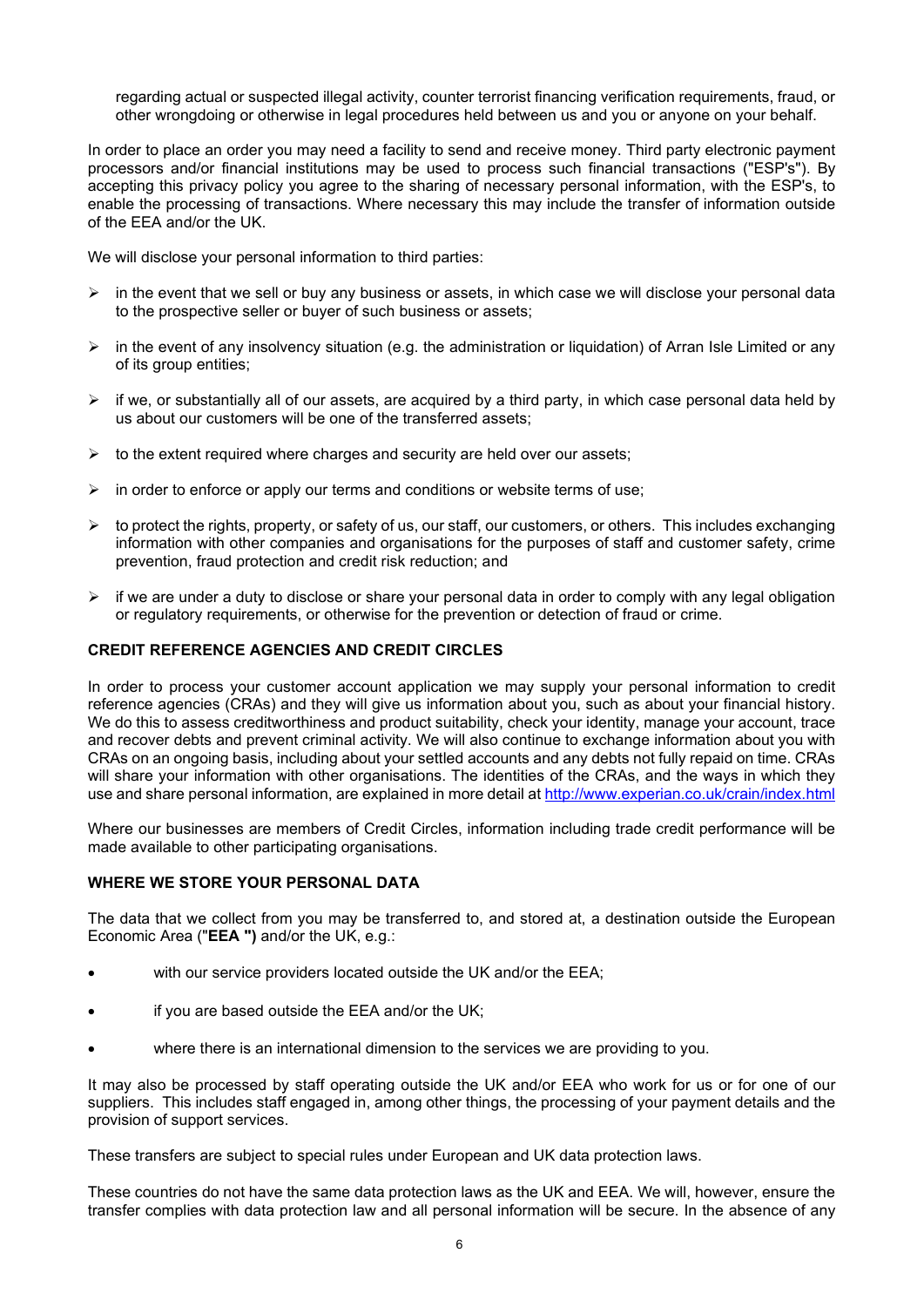finding of adequacy from the European Commission or the UK Government (as appropriate) regarding the country to which the personal data will be transferred, our standard practice is to use standard data protection contract clauses that have been approved by the European Commission / UK Government. To obtain a copy of those clauses see here: https://ec.europa.eu/info/law/law-topic/data-protection/international-dimensiondata-protection/standard-contractual-clauses-scc\_en

If you would like further information please see **'HOW TO CONTACT US**' below.

# **SECURITY OF YOUR PERSONAL DATA**

We have appropriate security measures to prevent personal information from being accidentally lost, or used or accessed unlawfully. We limit access to your personal information to those who have a genuine business need to access it. Those processing your information will do so only in an authorised manner and are subject to a duty of confidentiality.

Where we have given you (or where you have chosen) a password which enables you to access certain parts of our site/your account, you are responsible for keeping this password confidential. We ask you not to share a password with anyone.

Unfortunately, the transmission of information via the internet is not completely secure. Although we will do our best to protect your personal data, we cannot guarantee the security of your data transmitted to our site; any transmission is at your own risk. Once we have received your information, we will use strict procedures and security features to try to prevent unauthorised access.

We have procedures in place to deal with any suspected data security breach. We will notify you and any applicable regulator of a suspected data security breach where we are legally required to do so.

If you want detailed information from Get Safe Online on how to protect your information and your computers and devices against fraud, identity theft, viruses and many other online problems, please visit [www.getsafeonline.org.](http://www.getsafeonline.org/) Get Safe Online is supported by HM Government and leading businesses.

## **YOUR RIGHTS**

You have a number of rights under data protection law in relation to the way we process your personal data. These are set out below:

### **RIGHT DESCRIPTION OF RIGHT**

**Access** A right to access personal data held by us about you.

**Rectification** A right to require us to rectify any inaccurate personal data held by us about you.

- **To be forgotten** A right to require us to erase personal data held by us about you. This right will only apply where (for example): we no longer need to use the personal data to achieve the purpose we collected it for; or where you withdraw your consent if we are using your personal data based on your consent; or where you object to the way we process your data (in line with **To object** below).
- **Restriction of processing** In certain circumstances, a right to restrict our processing of personal data held by us about you. This right will only apply where (for example): you dispute the accuracy of the personal data held by us; or where you would have the right to require us to erase the personal data but would prefer that our processing is restricted instead; or where we no longer need to use the personal data to achieve the purpose we collected it for, but you require the data for the purposes of dealing with legal claims.
- **Data portability** In certain circumstances, a right to receive personal data, which you have provided to us, in a structured, commonly used and machine readable format. You also have the right to require us to transfer this personal data to another organisation, at your request.
- **To object** A right to object to our processing of personal data held by us about you where the processing of such data is necessary for the purposes of our legitimate interests, unless we are able to demonstrate, on balance, legitimate grounds for continuing to process